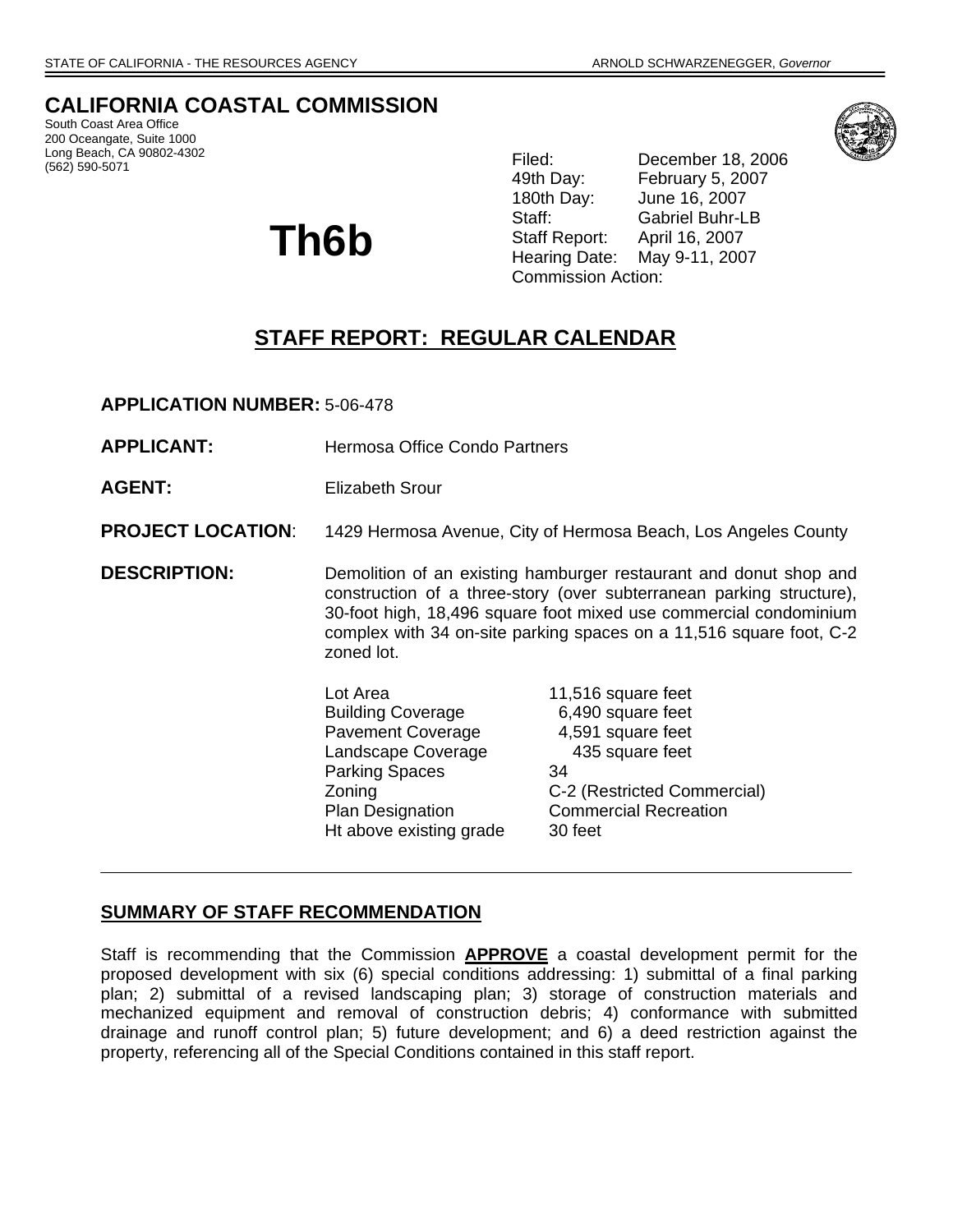#### 5-06-478 (Hermosa Office Condo Partners) Staff Report – Regular Calendar Page 2 of 21

# **SUBSTANTIVE FILE DOCUMENTS:**

- 1. City of Hermosa Beach Land Use Plan, certified 4/21/82.
- 2. Amendment to City of Hermosa Beach Land Use Plan (HRM-MAJ-2-03).
- 3. City of Hermosa Beach Approval in Concept, 12/14/06.
- 4. City of Hermosa Beach City Council Resolution No. 06-30.
- 5. Traffic and Parking Analysis prepared by Linscott, Law & Greenspan, September 2006.
- 6. Coastal Development Permit No's. 5-06-341 and 5-05-162.

# **LIST OF EXHIBITS**

- 1. Location Map
- 2. Assessor's Parcel Map
- 3. Site Plan
- 4. Elevations
- 5. Building Sections
- 6. Landscape Plan
- 7. Parking Plan

## **STAFF RECOMMENDATION:**

The staff recommends that the Commission adopt the following resolution to **APPROVE** the coastal development permit application with special conditions by passing the following motion:

#### **MOTION:** *I move that the Commission approve Coastal Development Permit*  *No. 5-06-478 pursuant to the staff recommendation.*

# **STAFF RECOMMENDATION OF APPROVAL:**

Staff recommends a **YES** vote. Passage of this motion will result in approval of the permit as conditioned and adoption of the following resolution and findings. The motion passes only by affirmative vote of a majority of the Commissioners present.

# **Resolution:**

# **I. Approval with Conditions**

The Commission hereby **APPROVES** a coastal development permit for the proposed development and adopts the findings set forth below on grounds that the development as conditioned will be in conformity with the policies of Chapter 3 of the Coastal Act and will not prejudice the ability of the local government having jurisdiction over the area to prepare a Local Coastal Program conforming to the provisions of Chapter 3. Approval of the permit complies with the California Environmental Quality Act because either 1) feasible mitigation measures and/or alternatives have been incorporated to substantially lessen any significant adverse effects of the development on the environment, or 2) there are no further feasible mitigation measures or alternatives that would substantially lessen any significant adverse impacts of the development on the environment.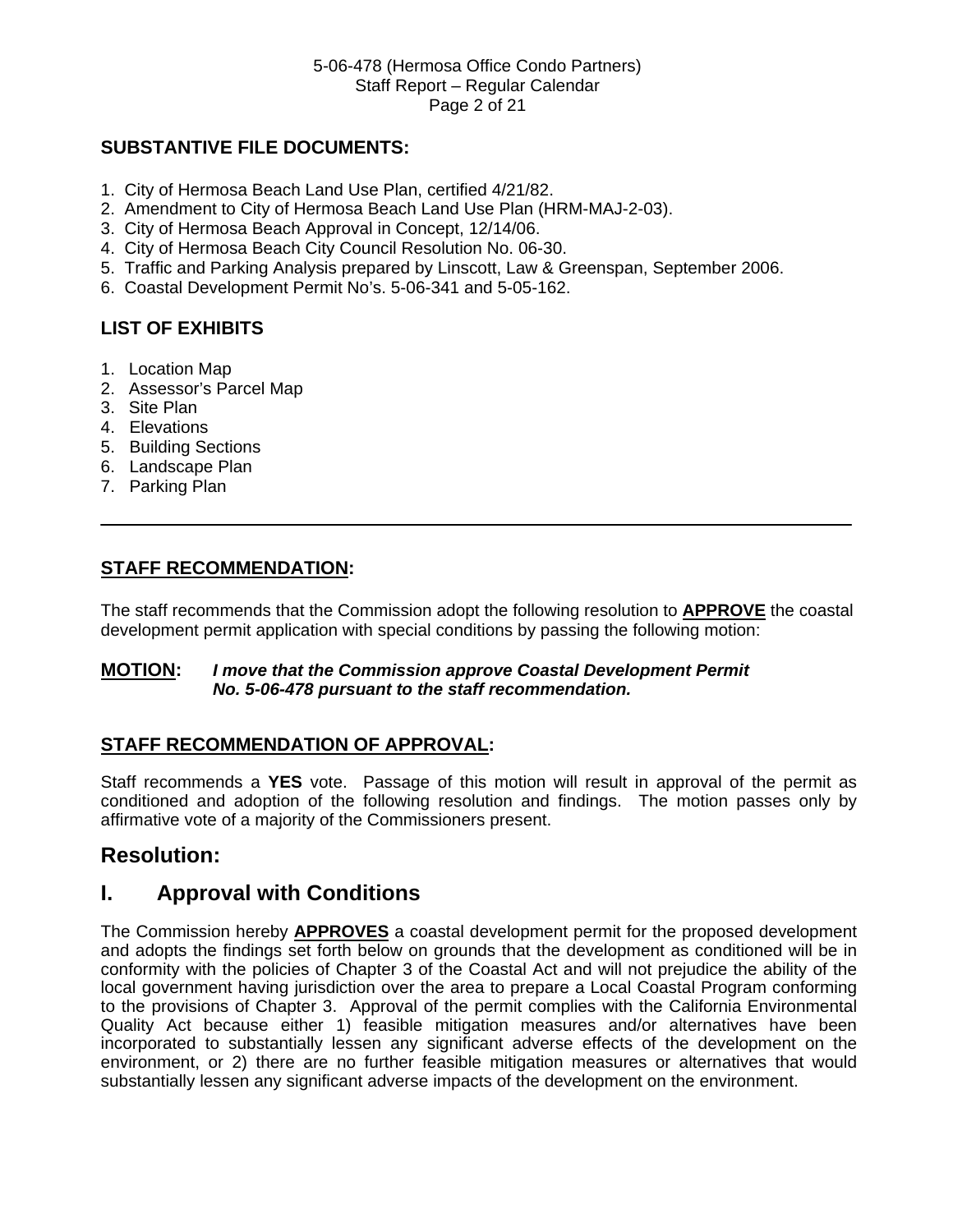# **II. Standard Conditions**

- 1. Notice of Receipt and Acknowledgment. The permit is not valid and development shall not commence until a copy of the permit, signed by the permittee or authorized agent, acknowledging receipt of the permit and acceptance of the terms and conditions, is returned to the Commission office.
- 2. Expiration. If development has not commenced, the permit will expire two years from the date this permit is reported to the Commission. Development shall be pursued in a diligent manner and completed in a reasonable period of time. Application for extension of the permit must be made prior to the expiration date.
- 3. Interpretation. Any questions of intent or interpretation of any condition will be resolved by the Executive Director or the Commission.
- 4. Assignment. The permit may be assigned to any qualified person, provided assignee files with the Commission an affidavit accepting all terms and conditions of the permit.
- 5. Terms and Conditions Run with the Land. These terms and conditions shall be perpetual, and it is the intention of the Commission and the permittee to bind all future owners and possessors of the subject property to the terms and conditions.

# **III. Special Conditions**

# **1. Parking Plan**

A minimum of 34 parking spaces shall be provided and maintained on the site to serve the approved 18,496 square-foot mixed use commercial condominium complex. The hours of operation for the ground floor restaurant will be limited to 5:00pm - midnight on weekdays, and to 7:00am - midnight on weekends and holidays. Any proposed change in the number of parking spaces, square footage of the ground floor commercial development, or change in use shall be submitted to the Executive Director. No such change shall occur without a Commission amendment to this permit unless the Executive Director determines that no amendment is legally necessary, pursuant to the requirements of the Coastal Act and the California Code of Regulations. All available parking shall be shared among and equally available to all of the patrons, employees, and other users of the buildings, and no parking spaces shall be assigned for exclusive use by any owner, occupant or tenant.

Prior to issuance of the coastal development permit, the applicant shall submit evidence that it has purchased seven in lieu parking fees (\$28,900 each) in a program administered by the City of Hermosa Beach City Council and the Downtown Business Area Enhancement District Commission, or its successor agency. The applicant shall provide evidence, for review and approval of the Executive Director, that this fund can only disburse money for the purpose of construction of new public parking spaces.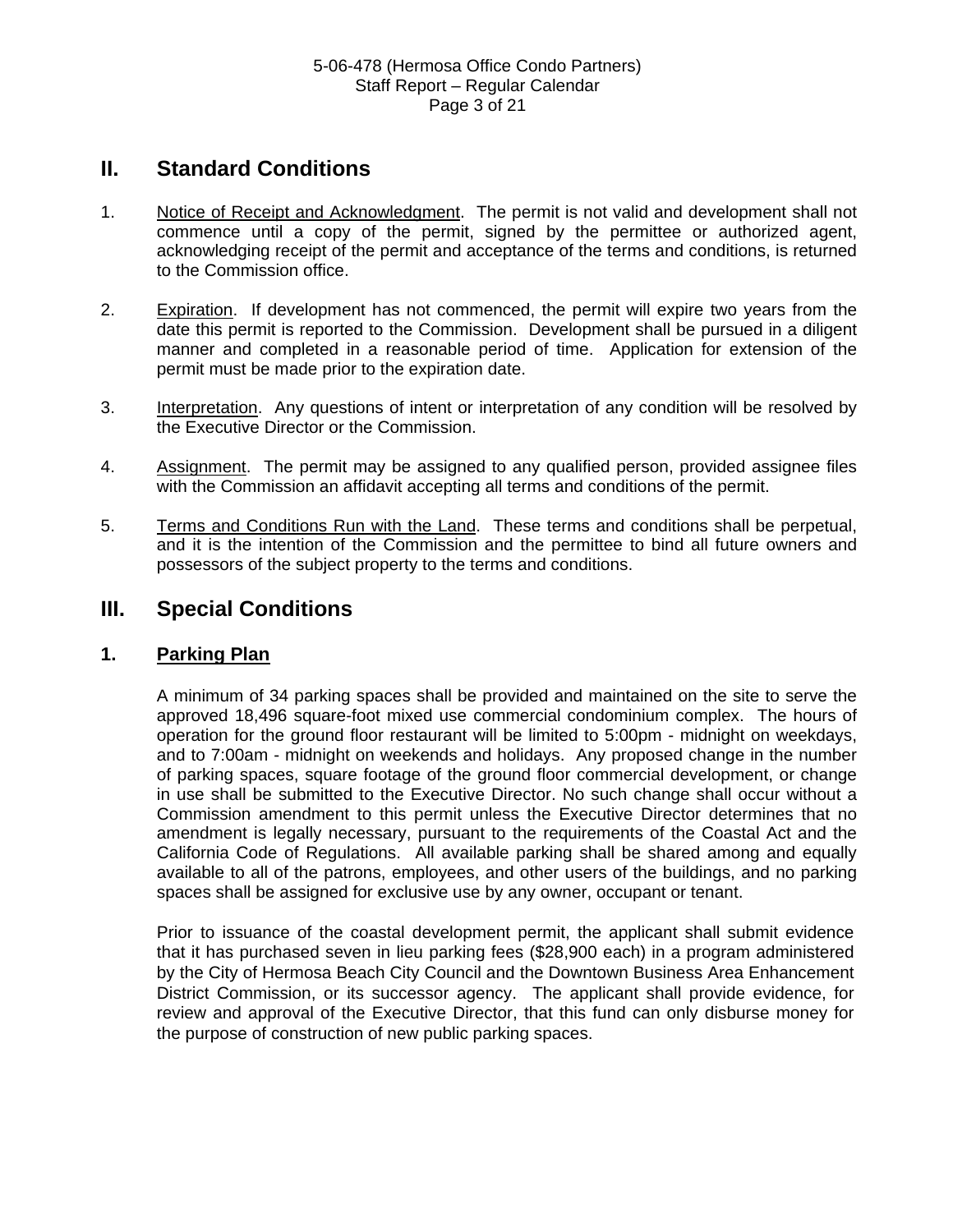## **2. Revised Landscaping Plan**

- A. **PRIOR TO ISSUANCE OF THE COASTAL DEVELOPMENT PERMIT**, the applicant shall submit, in a form and content acceptable to the Executive Director, two (2) sets of a finalized landscaping plan prepared by an appropriately licensed professional that satisfies the following requirements:
	- (1) The plan shall demonstrate that:
		- a. No plant species listed as problematic and/or invasive by the California Native Plant Society, the California Invasive Plant Council, or as may be identified from time to time by the State of California shall be utilized on the property. No plant species listed as a 'noxious weed' by the State of California or the U.S. Federal Government shall be utilized within the property. Any existing landscaping within the limits of the proposed project that doesn't meet the above requirements in this paragraph and those requirements listed in subsection b below shall be removed;
		- b. All plants employed on the site shall be drought tolerant, (low water use) plants identified by U. C. Davis and/or the Water Resources Board;
		- c. All planting will be completed within 60 days after completion of construction;
		- d. All vegetation shall be maintained in good growing condition throughout the life of the project, and whenever necessary, shall be replaced with new plant materials to ensure continued compliance with the landscaping plan.
	- (2) The plan shall include, at a minimum, the following components:
		- a. A map showing the type, size, and location of all plant materials that will be on the developed site, the irrigation system, topography of the developed site, and all other landscape features;
		- b. A schedule for installation of plants.
- B. The permittee shall undertake development in accordance with the approved plan. Any proposed changes to the approved final plan shall be reported to the Executive Director. No changes to the approved final plan shall occur without a Commission amendment to this coastal development permit unless the Executive Director determines that no amendment is legally required.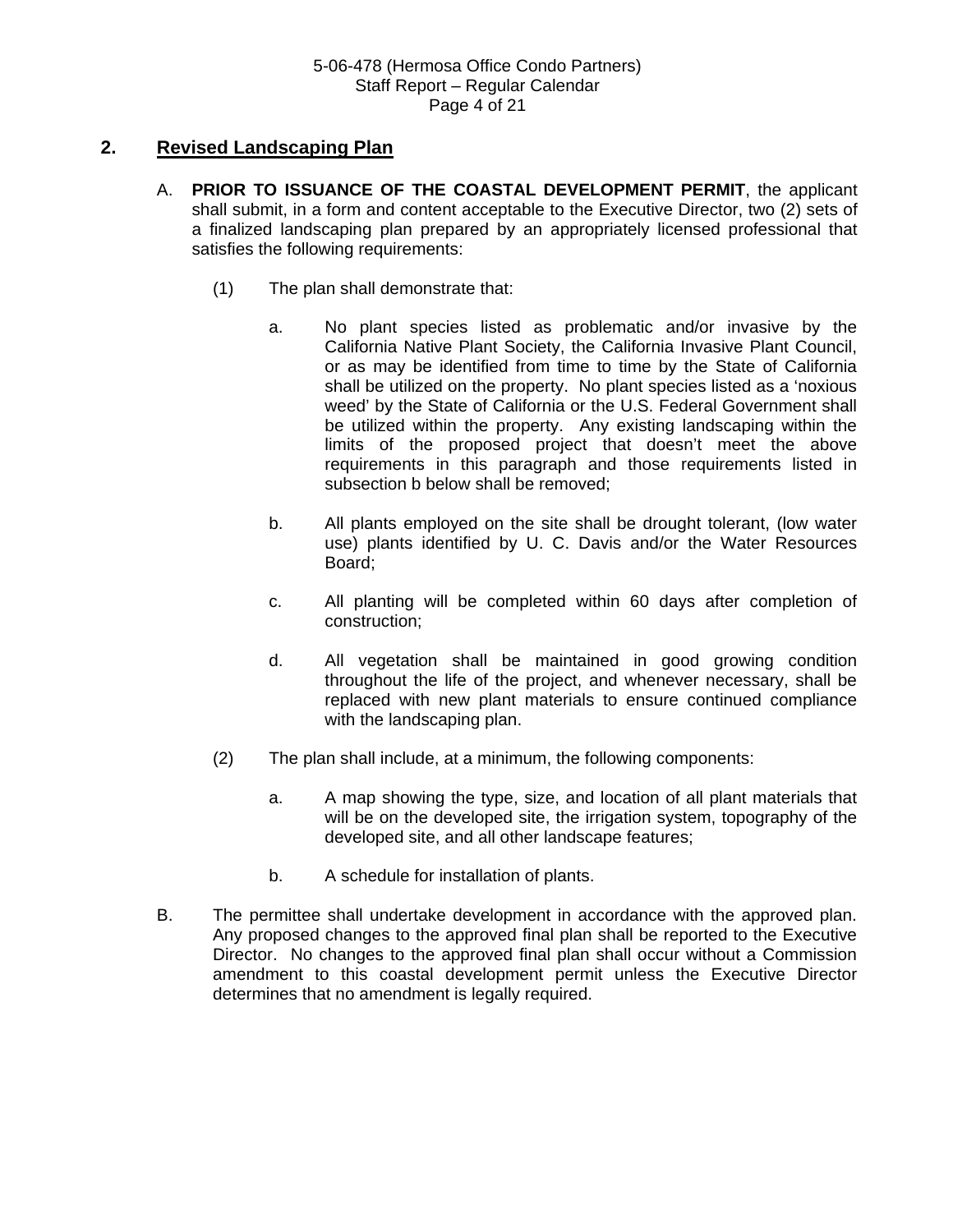# **3. Storage of Construction Materials, Mechanized Equipment and Removal of Construction Debris**

The permittee shall comply with the following construction-related requirements:

- Best Management Practices (BMPs) and Good Housekeeping Practices (GHPs) designed to prevent spillage and/or runoff of construction-related materials, and to contain sediment or contaminants associated with construction activity, shall be implemented prior to the on-set of such activity;
- No construction materials, debris, or waste shall be placed or stored where it may enter a storm drain
- All trash and debris shall be disposed in the proper trash or recycling receptacle at the end of every construction day.
- Construction debris and sediment shall be properly contained and secured on site with BMPs, to prevent the unintended transport of sediment and other debris into coastal waters by wind, rain or tracking. All stock piles and construction materials shall be covered, enclosed on all sides, shall be located as far away as possible from drain inlets and any waterway, and shall not be stored in contact with the soil;
- Construction debris and sediment shall be removed from construction areas as necessary to prevent the accumulation of sediment and other debris which may be discharged into coastal waters. All debris and trash shall be disposed of in the proper trash and recycling receptacles at the end of each construction day;
- The discharge of any hazardous materials into any receiving waters shall be prohibited;
- A pre-construction meeting shall be held for all personnel to review procedural and BMP/GHP guidelines;
- All BMPs shall be maintained in a functional condition throughout the duration of the project.
- Debris shall be disposed at a legal disposal site or recycled at a recycling facility. If the disposal site is located in the coastal zone, a coastal development permit or an amendment to this permit shall be required before disposal can take place.

# **4. Drainage and Run-Off Control Plan**

- A. The applicant shall conform to the drainage and run-off control plan received on December 18, 2006 detailing that roof drainage and runoff from all impervious areas will be directed to landscaped areas and permeable paving to allow for natural percolation where possible, while remaining runoff will be directed to a sump and clarifier system before being discharged to the City's storm drain system.
- B. The permittee shall undertake development in accordance with the final plan. Any proposed changes to the final plan shall be reported to the Executive Director. No changes to the final plan shall occur without a Commission amendment to this coastal development permit unless the Executive Director determines that no amendment is legally required.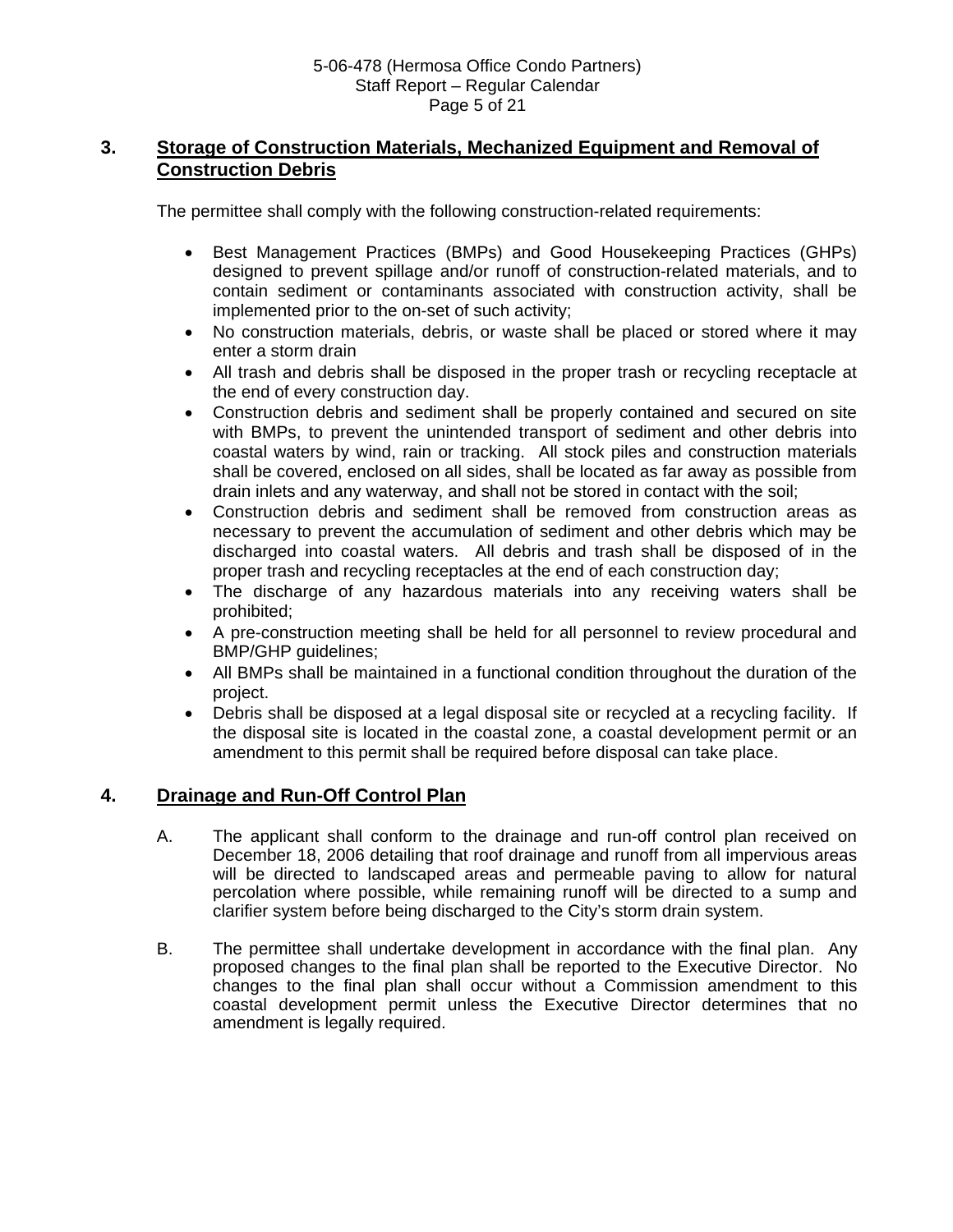#### 5-06-478 (Hermosa Office Condo Partners) Staff Report – Regular Calendar Page 6 of 21

# **5. Future Development**

This permit is only for the development described in coastal development permit No. 5-06- 478. Pursuant to Title 14 California Code of Regulations section 13253(b)(6), the exemptions otherwise provided in Public Resources Code section 30610 (b) shall not apply to the development governed by the coastal development permit No. 5-06-478. Accordingly, any future improvements to the structure authorized by this permit, including but not limited to changes in square footage of the ground floor restaurant and snack shop use, number of on-site parking spaces, hours of restaurant operation, and repair and maintenance identified as requiring a permit in Public Resources section 30610(d) and Title 14 California Code of Regulations sections 13252(a)-(b), shall require an amendment to Permit No. 5-06-478 from the Commission or shall require an additional coastal development permit from the Commission or from the applicable certified local government.

## **6. Deed Restriction**

**PRIOR TO ISSUANCE OF THE COASTAL DEVELOPMENT PERMIT**, the applicant shall submit to the Executive Director for review and approval documentation demonstrating that the landowner has executed and recorded against the parcel(s) governed by this permit a deed restriction, in a form and content acceptable to the Executive Director: (1) indicating that, pursuant to this permit, the California Coastal Commission has authorized development on the subject property, subject to terms and conditions that restrict the use and enjoyment of that property; and (2) imposing the special conditions of this permit as covenants, conditions and restrictions on the use and enjoyment of the Property. The deed restriction shall include a legal description of the entire parcel or parcels governed by this permit. The deed restriction shall also indicate that, in the event of an extinguishment or termination of the deed restriction for any reason, the terms and conditions of this permit shall continue to restrict the use and enjoyment of the subject property so long as either this permit or the development it authorizes, or any part, modification, or amendment thereof, remains in existence on or with respect to the subject property.

#### **IV. Findings and Declarations**

The Commission hereby finds and declares:

# **A. Project Description**

The subject site is located at 1429 Hermosa Avenue, within the City of Hermosa Beach, Los Angeles County (Exhibit #1). The 11,516 square foot lot is located on the southwest corner of the intersection of Hermosa Avenue and  $15<sup>th</sup>$  Street, approximately 500 feet from the beach, and is within the downtown district of Hermosa Beach. The site is directly adjacent to commercial uses along its northern and southern borders, and a multi-family residential use borders the western edge of the property.

The proposed project includes demolition of all existing improvements located within the subject site, which include an existing hamburger restaurant and a donut shop with surface parking for 18 vehicles. The applicant proposes to construct a three-story (over basement parking structure), 30 foot high, 18,496 square-foot multi use commercial condominium development. The proposed project would include 33 office condominium units situated on the second and third floors of the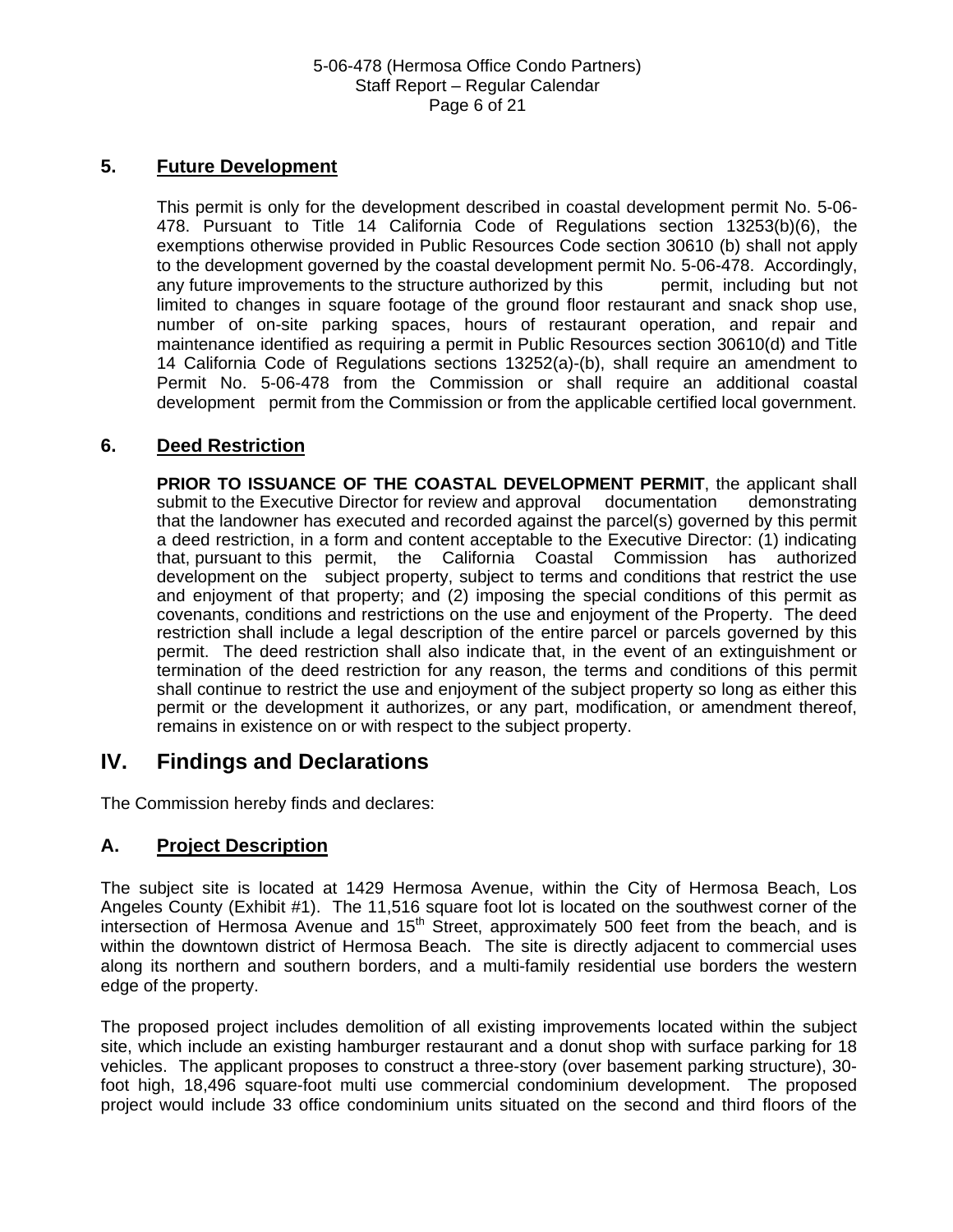#### 5-06-478 (Hermosa Office Condo Partners) Staff Report – Regular Calendar Page 7 of 21

building, with a quality restaurant and a snack shop/coffee house located on the first floor. The ground floor would also host an office lobby, locker room and storage facilities for the building. The office condominiums comprise 13,161 square feet (73% of project), the restaurant 3,448 square feet (19% of project) and the snack shop 1,495 square feet (8% of project). The proposed parking component would consist of a 9,922 square foot subterranean parking structure that would provide 27 parking spaces. Grading to accommodate the basement parking will consist of 3,400 cubic yards of cut. An additional 7 parking spaces would be located on the ground level and be accessible via 15<sup>th</sup> Court. The site is zoned C-2 (Restricted Commercial), and the Land Use Plan designation is Commercial Recreation.

## **B. Development**

Section 30222 of the Coastal Act states:

*The use of private lands suitable for visitor-serving commercial recreational facilities designed to enhance public opportunities for coastal recreation shall have priority over private residential, general industrial, or general commercial development, but not over agriculture or coastal-dependent industry.* 

Section 30250 of the Coastal Act states:

*(a) New residential, commercial, or industrial development, except as otherwise provided in this division, shall be located within, contiguous with, or in close proximity to, existing developed areas able to accommodate it or, where such areas are not able to accommodate it, in other areas with adequate public services and where it will not have significant adverse effects, either individually or cumulatively, on coastal resources. In addition, land divisions, other than leases for agricultural uses, outside existing developed areas shall be permitted only where 50 percent of the usable parcels in the area have been developed and the created parcels would be no smaller than the average size of surrounding parcels.* 

Section 30251 of the Coastal Act states:

*The scenic and visual qualities of coastal areas shall be considered and protected as a resource of public importance. Permitted development shall be sited and designed to protect views to and along the ocean and scenic coastal areas, to minimize the alteration of natural land forms, to be visually compatible with the character of surrounding areas, and, where feasible, to restore and enhance visual quality in visually degraded areas. New development in highly scenic areas such as those designated in the California Coastline Preservation and Recreation Plan prepared by the Department of Parks and Recreation and by local government shall be subordinate to the character of its setting.* 

The proposed three-story commercial and professional office use is compatible with the character and scale of surrounding development located within the downtown district of Hermosa Beach and presents itself as a transition between the surrounding residential components and the more active downtown center located a few blocks to the south. The City's public parking structure that contains 261 public parking spaces is located two blocks south of the subject site. The Commission recently approved a 14,580 square-foot mixed-use commercial condominium building complex containing a mix of office and retail units and 38 on-site parking spaces at 338 and 400 Pier Avenue (CDP No. 5-06-341) and an 18,648 square-foot commercial condominium building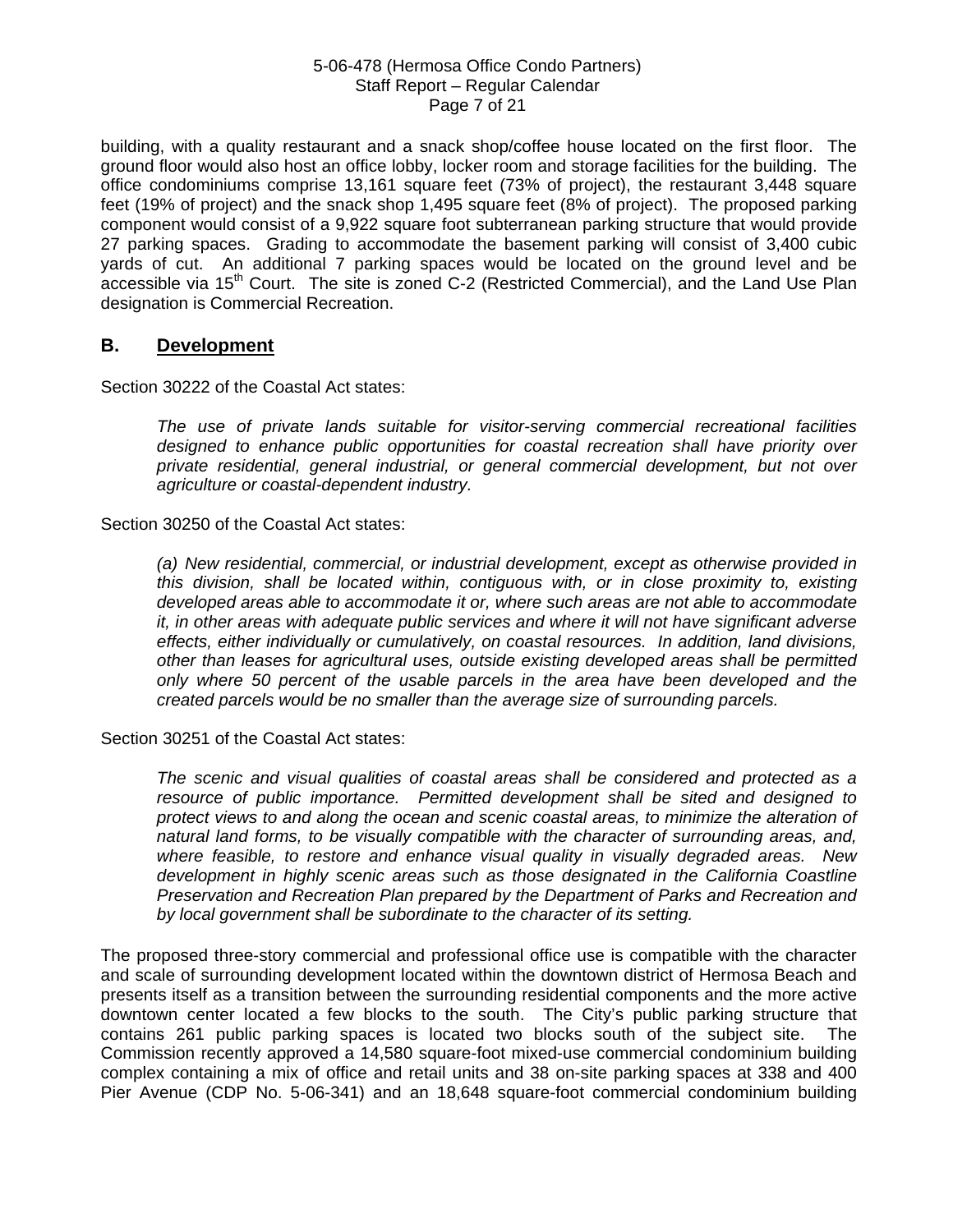#### 5-06-478 (Hermosa Office Condo Partners) Staff Report – Regular Calendar Page 8 of 21

complex containing 54 office units and 56 on-site parking spaces at 200 Pier Avenue (CDP No. 5- 05-162).

In most areas, the Commission has approved "business commercial" uses as long as there is evidence that there is adequate visitor serving commercial uses in the area and the business commercial use is restricted to the upper floors. In this case, the development includes both a quality restaurant and snack shop component that would serve visitors to the beach area, and replace the hamburger restaurant and donut shop currently present on the site. The business commercial use is also restricted to the upper floors.

The development is located within an existing developed area and, as conditioned, will be compatible with the character and scale of the surrounding area, and has been designed to assure structural integrity. Therefore, the Commission finds that the development, as conditioned, conforms with Sections 30222, 30250 and 30251 of the Coastal Act.

## **C. Public Access**

Section 30210 of the Coastal Act states:

*In carrying out the requirement of Section 4 of Article X of the California Constitution, maximum access, which shall be conspicuously posted, and recreational opportunities shall be provided for all the people consistent with public safety needs and the need to protect public rights, rights of private property owners, and natural resource areas from overuse.* 

Section 30252(4) of the Coastal Act states:

*The location and amount of new development should maintain and enhance public access to the coast by … (4) providing adequate parking facilities or providing substitute means of serving the development with public transportation*.

In the South Bay, the cities of Manhattan Beach, Hermosa Beach and Redondo Beach provide limited on-street parking and limited public transportation options. The downtown beach pier area in Hermosa Beach is a major visitor destination for recreational purposes. The amount of public access to the beach is, in practice, therefore largely limited by the amount of on-street parking. For this reason, the Commission has generally required that development in near-beach areas provide all of its parking on-site, rather than reducing parking requirements by the presumed number of onstreet parking spaces available.

Based on the current parking standard in the LUP (based on LUP Amendment # HRM-MAJ-2-03), which requires 3 spaces per 1,000 square feet of office or retail space in the downtown area, and requires 10 spaces per 1,000 square feet of restaurant space, the proposed development requires 77 parking spaces. The parking calculation is based on gross aggregate floor space for the office use and assumes the use of the retail parking requirement for the snack shop as a food store use. The applicant is proposing a supply of 27 parking spaces available in a subterranean parking structure, and an additional 7 accessible parking spots located adjacent to the building on the ground floor level for a project total of 34 provided parking spaces.

This aggregate calculation doesn't take into account the peak parking requirements and hourly variation in parking demand of each individual use in a mixed-use project. To mitigate for the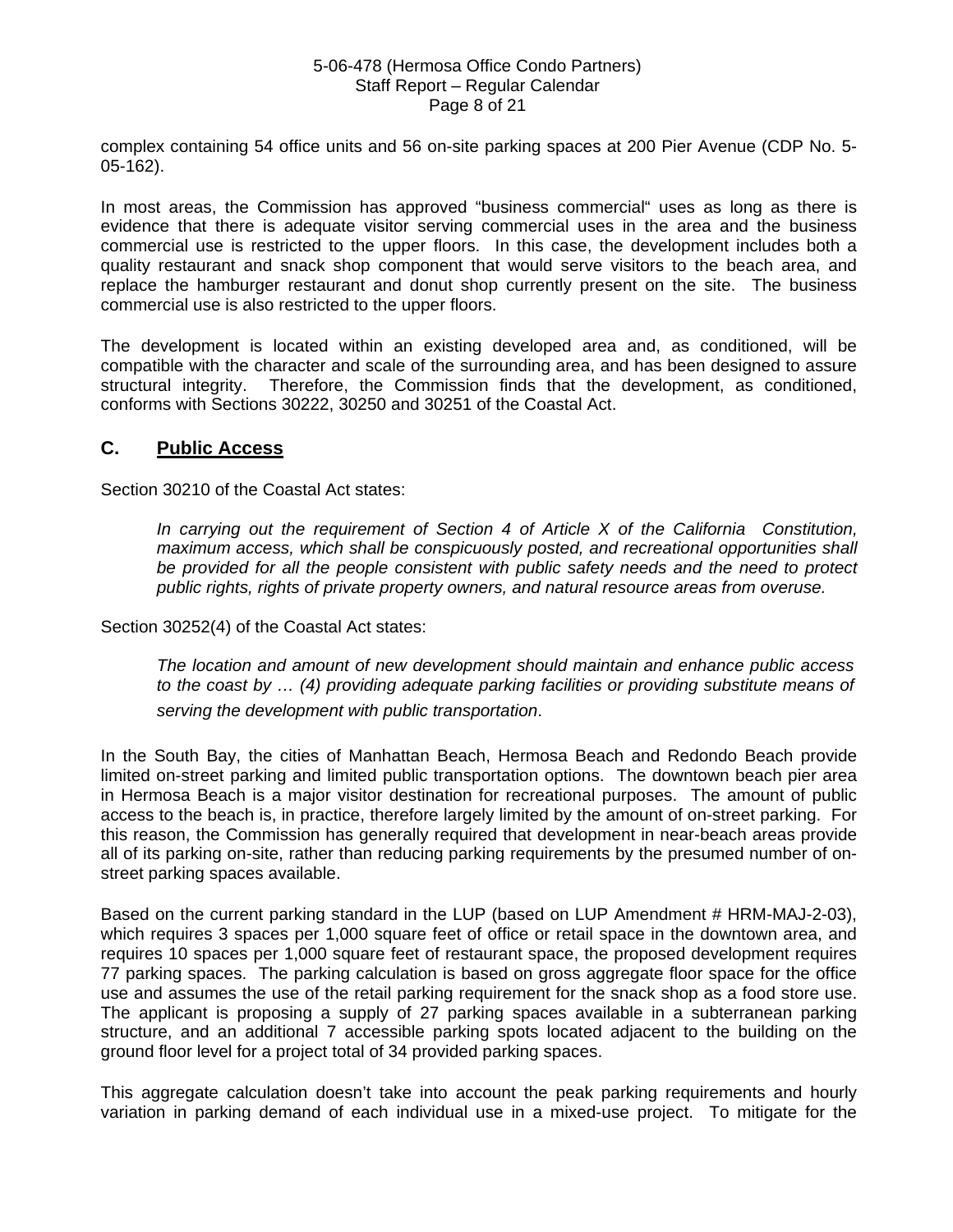#### 5-06-478 (Hermosa Office Condo Partners) Staff Report – Regular Calendar Page 9 of 21

discrepancy between the parking required compared to that provided on site, the applicant proposed a shared parking plan, which allows the City's Planning Commission to allow for a reduction in the number of spaces required. A shared parking plan is relevant to the proposed project because the peak use times for the office uses and the restaurant use operating under restricted hours do not overlap. The applicant submitted a revised parking analysis to the City prepared by Linscott, Law and Greenspan. To further mitigate the parking shortage, and to ensure that the shared parking demand plan is feasible, the applicant proposes to restrict hours of operation for the restaurant to 5:00pm – midnight on weekdays and from 7:00am – midnight on weekends and holidays. The Commission considers factors such as the peak hours of the proposed uses sharing the same parking facilities. The Commission's standard of review is Chapter 3 of the Coastal Act.

According to the parking analysis, the highest shared parking demand from the combination of uses occurs weekdays at 10:00am and again at 2:00pm and is projected at 41 spaces. The peak on the weekends occurs at 8:00pm and is projected at 37 spaces. The shared parking analysis assumes a "worst-case" that all customers will drive to the site, and does not consider the potential that a percentage of patrons will arrive at the building on bicycle or on foot in conjunction with other trips to the downtown and having parked elsewhere.

During the peak weekday periods, especially in the summer season, local, on-street parking may be limited, and during peak weekend periods throughout the year on-street parking can be scarce. The City of Hermosa Beach's downtown parking structure is located two blocks south of the subject site. As a part of the provided parking analysis, an accumulation survey was conducted (August 2006) to evaluate the amount of public parking available within the structure throughout the day and evening periods. This study demonstrated that surplus public parking was available at the downtown parking structure well in excess of the deficit the proposed project would create during both weekday and weekend peak periods.

To mitigate for the parking deficit of seven parking spaces present during peak weekday periods, the applicant has agreed to purchase in-lieu fees from the City at an amount of \$28,900 per space for a total of \$202,300. The City's 1982 certified LUP allows the City to require in-lieu fees only if sufficient parking within the downtown area exists to accommodate the parking demands of new development. An amendment to this in-lieu parking policy was approved by the Commission in December 2003, that required a threshold limit of 100 spaces be placed on the in-lieu fee program, and that a fund be required for collected fees for the sole purpose of construction of new parking spaces to enhance public access opportunities in the downtown area. At present a total of 45 spaces have been bought as a part of the in-lieu fee program.

In order not to interfere with beach parking, the Commission has imposed **Special Condition #1**, which requires the applicant to provide and maintain a minimum of 34 on-site parking spaces for the proposed development and requires an amendment to this permit for any change in the number of parking spaces, square footage of the ground floor commercial use or change in use of the proposed building complex. It also requires that the parking will not be assigned and will be available to all building employees and users of 1429 Hermosa Avenue in order to ensure maximum parking efficiency during peak and non-peak occupancy periods. In other permits where the Commission has examined proposals for shared parking, such as the St. Joseph's Center in Venice Beach and several projects in Long Beach, studies supporting shared parking have shown that the total demand for spaces in the building complex can be reduced if there are no assigned parking spaces (other than required ADA parking).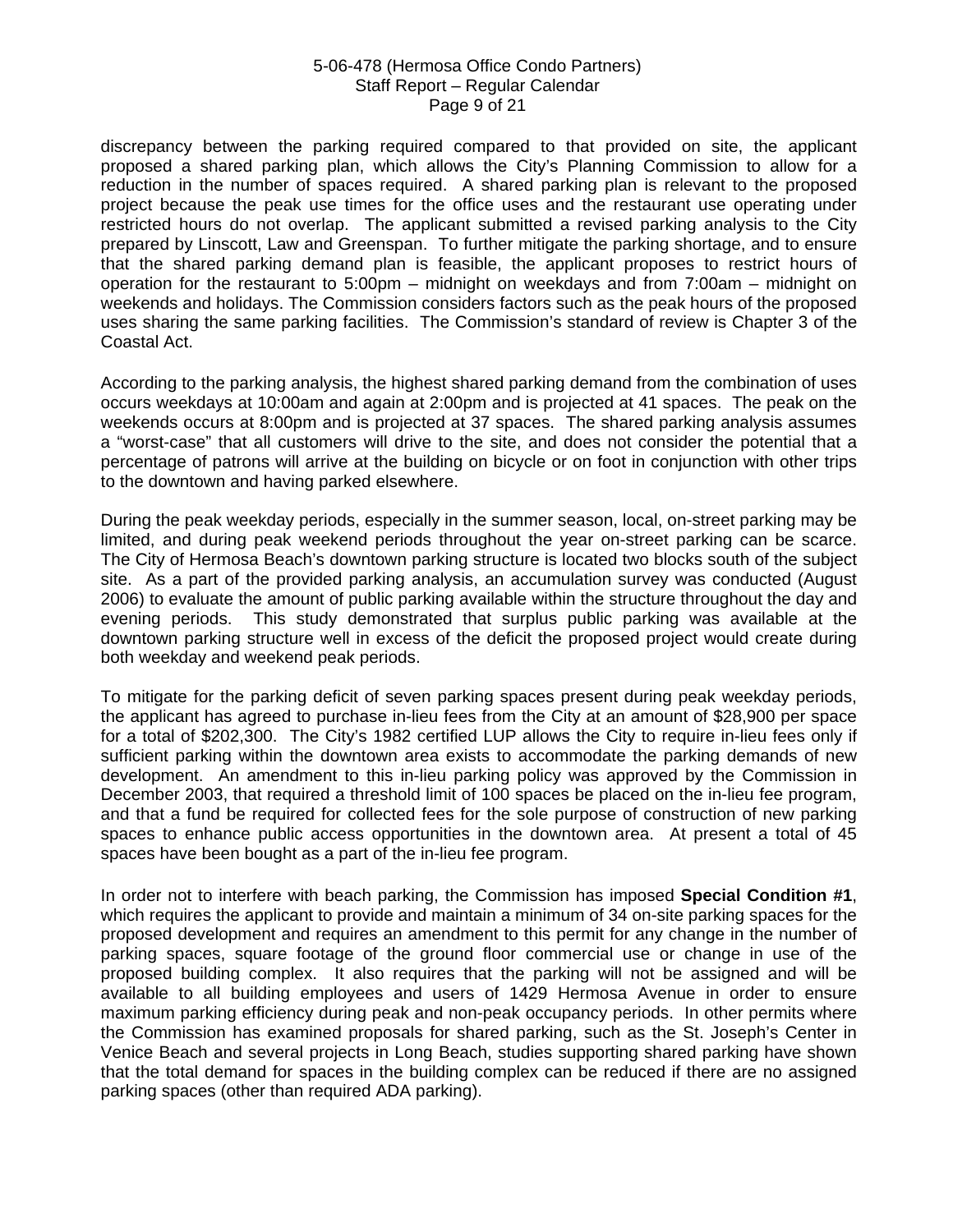#### 5-06-478 (Hermosa Office Condo Partners) Staff Report – Regular Calendar Page 10 of 21

Furthermore, to ensure the effectiveness of the shared parking plan, **Special Condition #1** requires that the hours of operation for the restaurant be restricted to weekdays from 5:00pm to midnight, and on weekends and holidays from 7:00am to midnight.

The Commission also imposes **Special Condition #5**, which limits the uses and development for the proposed project and requires an amendment to this permit or a new coastal development permit for any changes to the development, including, but not limited to the hours of operation, land use, or intensification of use.

As conditioned, the proposed development will not have any new adverse impacts on public access to the coast or to nearby recreational facilities. Thus, as conditioned, the proposed development conforms with Sections 30210 and 30252(4) of the Coastal Act.

## **D. Water Quality**

Section 30230 of the Coastal Act states:

*Marine resources shall be maintained, enhanced, and, where feasible, restored. Special protection shall be given to areas and species of special biological or economic significance. Uses of the marine environment shall be carried out in a manner that will sustain the biological productivity of coastal waters and that will maintain healthy populations of all species of marine organisms adequate for long-term commercial, recreational, scientific, and educational purposes.* 

Section 30231 of the Coastal Act states:

*The biological productivity and the quality of coastal waters, streams, wetlands, estuaries, and lakes appropriate to maintain optimum populations of marine organisms and for the protection of human health shall be maintained and, where feasible, restored through, among other means, minimizing adverse effects of waste water discharges and entrainment, controlling runoff, preventing depletion of ground water supplies and substantial interference with surface waterflow, encouraging waste water reclamation, maintaining natural vegetation buffer areas that protect riparian habitats, and minimizing alteration of natural streams.* 

The proposed development has a potential for a discharge of polluted runoff from the project site into coastal waters. Due to this, the Commission has imposed **Special Condition #3**, which requires the applicant to comply with construction-related requirements related to storage of construction materials, mechanized equipment and removal of construction debris, and **Special Condition #4**, which requires the applicant to conform to the submitted drainage and pollution runoff control plan that includes the direction of run-off to a sump and clarifier system prior to being discharged into the public storm drain system.

Other sources of polluted runoff could include runoff from the large amount of impervious surface in the proposed project and over-watering, which sometimes occurs from installation of landscaping with a high water demand. Plants with a high-water demand are typically not well-suited to the Mediterranean climate of southern California, and therefore often require intense fertilization and application of pesticides/herbicides as a maintenance regime, in addition to regular irrigation. Thus, this type of landscaping can add pollutants to both dry weather and stormwater runoff. Therefore, the use of drought tolerant plants or low-maintenance landscaping is a preferred alternative.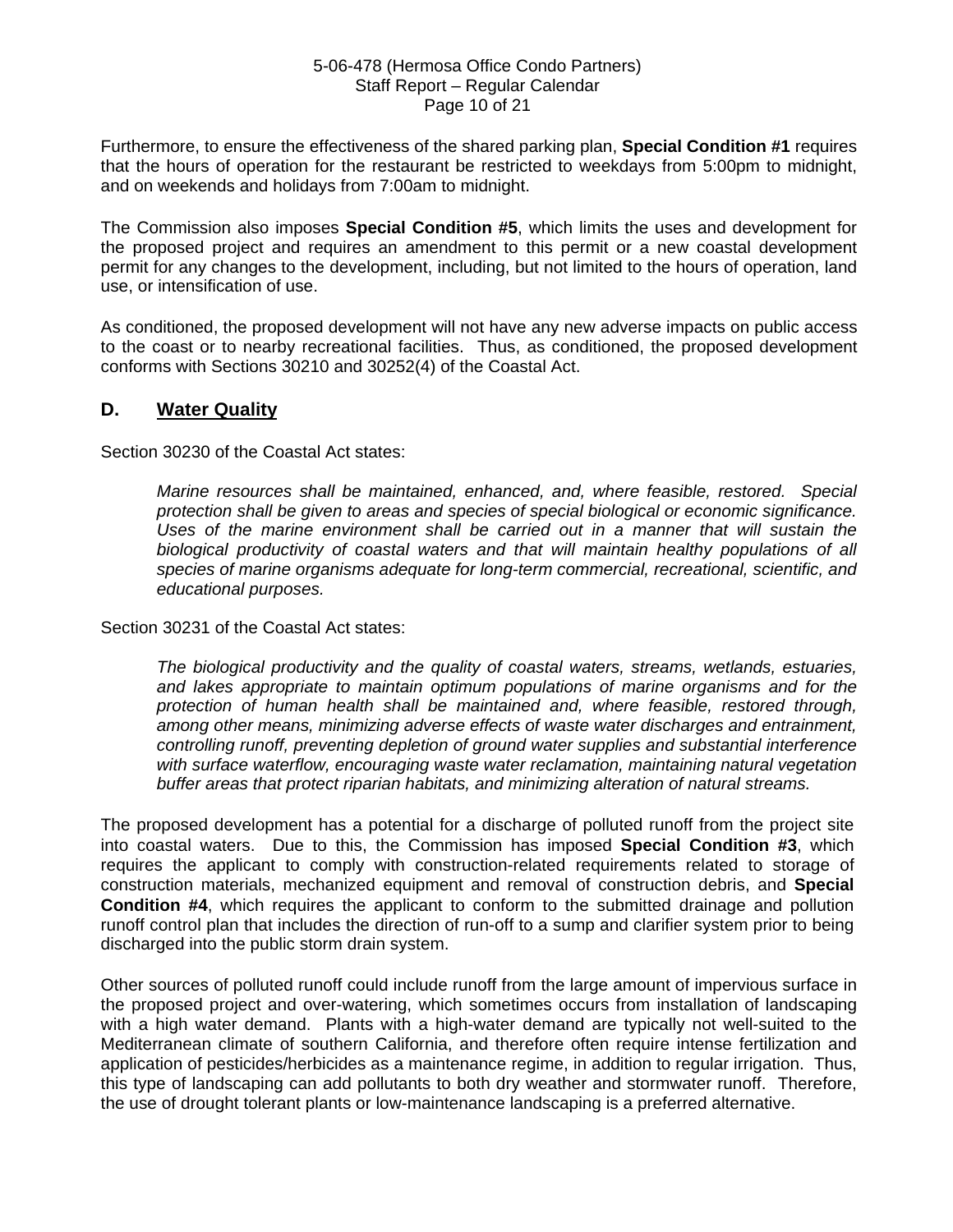#### 5-06-478 (Hermosa Office Condo Partners) Staff Report – Regular Calendar Page 11 of 21

The term "drought tolerant" is equivalent to the terms "low water use" and "ultra low water use" as defined and used by "A Guide to Estimating Irrigation Water Needs of Landscape Plantings in California" prepared by University of California Cooperative Extension and the California Department of Water Resources dated August 2000 and is available for review at <http://www.owue.water.ca.gov/landscape/pubs/pubs.cfm>. The applicant has submitted a landscaping plan. Commission staff reviewed the submitted landscaping plan for drought tolerant vegetation and determined that the majority of the proposed plants are drought tolerant.

Invasive plants can invade an area and displace native plants, impeding restoration and preservation efforts. Seed dispersal can occur via water transport and drainage, wind, and via avian and mammalian species. Invasive plants are generally those identified by the California Invasive Plant Council (http://www.cal-ipc.org) and California Native Plant Society (www.CNPS.org) in their publications. Commission staff reviewed the submitted landscaping plan and determined that the plan does contain three invasive species of low to moderate concern, *Euphorbias sp*. (various spurge species), *Phoenix canariensis* (Canary Island Date Palm), and *Schinus molle*  (Peruvian peppertree).

Therefore the Commission has imposed **Special Condition #2** requiring the applicant to submit a revised landscaping plan for the review and approval of the Executive Director. The plan requires the applicant to plant non-invasive, drought tolerant vegetation on the site. Non-invasive, drought tolerant plants are used because they require little to no watering once they are established (1-3 years), they have deep root systems that tend to stabilize the soil, and are spreading plants that tend to minimize erosion impacts of rain and water run-off.

As conditioned, the Commission finds that the proposed development conforms with Sections 30230 and 30231 of the Coastal Act regarding the protection of water quality to promote the biological productivity of coastal waters and to protect human health.

# **E. Deed Restriction**

To ensure that any prospective future owners of the property are made aware of the applicability of the conditions of this permit, the Commission imposes **Special Condition #6**, which requires that the property owner record a deed restriction against the property, referencing all of the above Special Conditions of this permit and imposing them as covenants, conditions and restrictions on the use and enjoyment of the Property. Thus, as conditioned, this permit ensures that any prospective future owner will receive actual notice of the restrictions and/or obligations imposed on the use and enjoyment of the land in connection with the authorized development, including the risks of the development and/or hazards to which the site is subject, and the Commission's immunity from liability.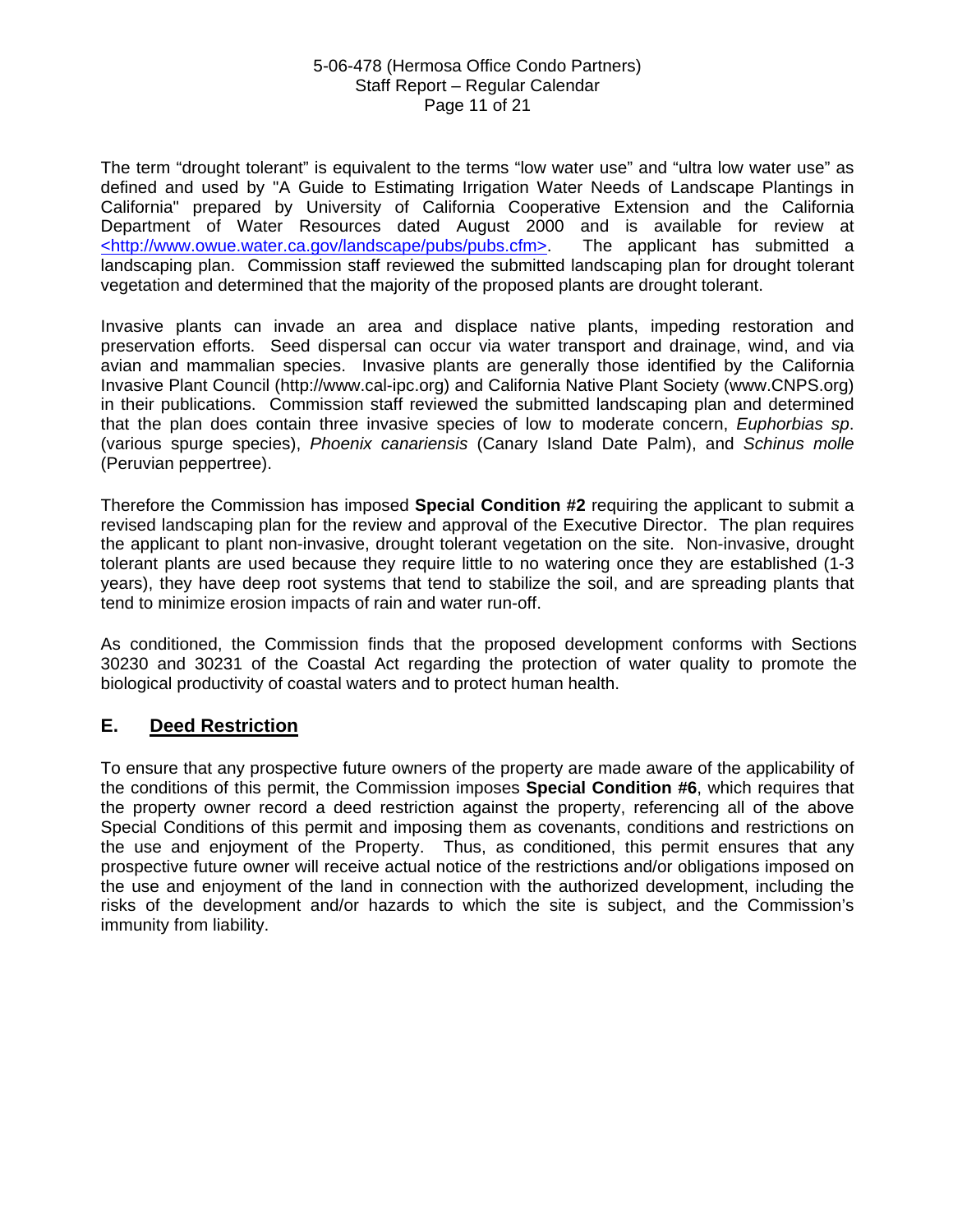# **F. Local Coastal Program**

Section 30604 (a) of the Coastal Act states:

*Prior to certification of the Local Coastal Program, a Coastal Development Permit shall be issued if the issuing agency, or the Commission on appeal, finds that the proposed development is in conformity with the provisions of Chapter 3 (commencing with Section 30200) of this division and that the permitted development will not prejudice the ability of the local government to prepare a local coastal program that is in conformity with the provisions of Chapter 3 (commencing with Section 30200).* 

The Commission conditionally certified the City of Hermosa Beach Land Use Plan on August 19, 1981. The Land Use Plan (LUP) was effectively certified with suggested modifications on April 21, 1982. The modifications were accepted and the LUP is certified. The City submitted a final draft of its zoning and implementation ordinances (LIP) and a revision to their LUP in 2000. The amendment and Implementation ordinance was scheduled for public hearing and Commission action at the October 8, 2001 meeting, but the City withdrew. Therefore, these have not been certified and the standard of review for development in Hermosa Beach is still the Coastal Act.

The certified Land Use Plan for the City of Hermosa Beach designates the proposed project area as Commercial Recreation, and lists acceptable uses within this designation as, "bowling alleys, motels, theaters, entertainment establishments, night clubs, shops and similar businesses." The Commercial Recreation designation applies to the first block of development between  $14<sup>th</sup>$  and  $15<sup>th</sup>$ Street and west of Hermosa Avenue. Present non residential land uses within this LUP designation include: restaurants, retail shops, a hair salon, a small surf rental shop, an architect and design office, a small hotel and Noble Park which is an area of open space adjacent to the Strand. The majority of development within the area is residential consisting of apartments, condominiums and single family dwellings, and do not comply with the LUP designation. The proposed project would replace existing visitor serving uses of a donut shop and hamburger restaurant with a quality restaurant and snack shop, and limit office uses to the upper floors of the building. Although the office and restaurant uses are not described in the Commercial Recreation description, the restaurant and snack shop are visitor serving uses and will serve the beach-going public, and in this circumstance, where the predominant land uses within the LUP designated area do not provide any public resource (residential), the proposed project development is permissible.

After initial certification, the Commission processed two amendments that allowed mixed commercial uses in downtown and reduced parking standards to reflect the high number of downtown restaurants and the number of public parking lots. In this first amendment, the City assumed that visitors would patronize more than one downtown business in an evening or on a Saturday afternoon. Therefore, the downtown parking district allows some reduced parking reflecting the presence of downtown parking lots operated by the City of Hermosa Beach. After the initial amendment the Commission certified a second amendment that again altered parking standards, and, reflecting the weekend evening traffic jams the City had experienced, encouraged offices and other non-restaurant uses on the periphery of downtown. The City determined that enough area has been identified for visitor serving uses and decided to encourage business use as well as visitor serving uses in the downtown. The Commission supported this decision due to the high numbers of existing visitor serving uses in the Hermosa Beach downtown area. The proposed project meets the basic zoning requirements of the C-2 zone (Restricted Commercial) and the Commercial Recreation designation of the certified LUP.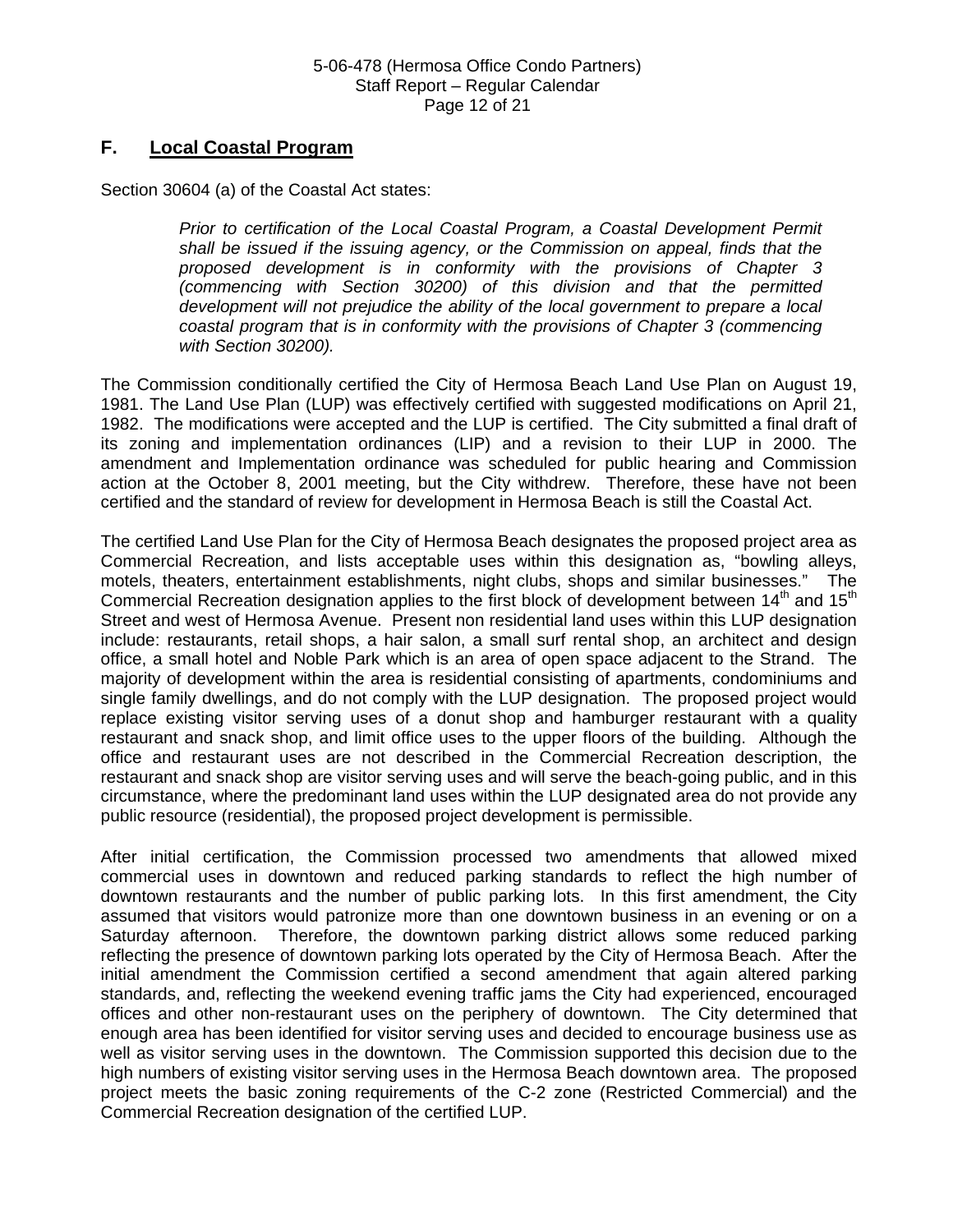#### 5-06-478 (Hermosa Office Condo Partners) Staff Report – Regular Calendar Page 13 of 21

As conditioned, the proposed development is consistent with Chapter 3 of the Coastal Act and with the certified Land Use Plan for the area. Approval of the project, as conditioned, will not prejudice the ability of the local government to prepare an LCP that is in conformity with the provisions of Chapter 3 of the Coastal Act.

# **G. California Environmental Quality Act (CEQA)**

Section 13096 of the Commission's regulations requires Commission approval of Coastal Development Permit applications to be supported by a finding showing the application, as conditioned by any conditions of approval, to be consistent with any applicable requirements of the California Environmental Quality Act (CEQA). Section 21080.5(d)(2)(A) of CEQA prohibits a proposed development from being approved if there are feasible alternatives or feasible mitigation measures available, which would substantially lessen any significant adverse effect which the activity may have on the environment.

As conditioned, there are no feasible alternatives or additional feasible mitigation measures available that would substantially lessen any significant adverse effect that the activity may have on the environment. Therefore, the Commission finds that the proposed project, as conditioned to mitigate the identified impacts, is the least environmentally damaging feasible alternative and can be found consistent with the requirements of the Coastal Act to conform to CEQA.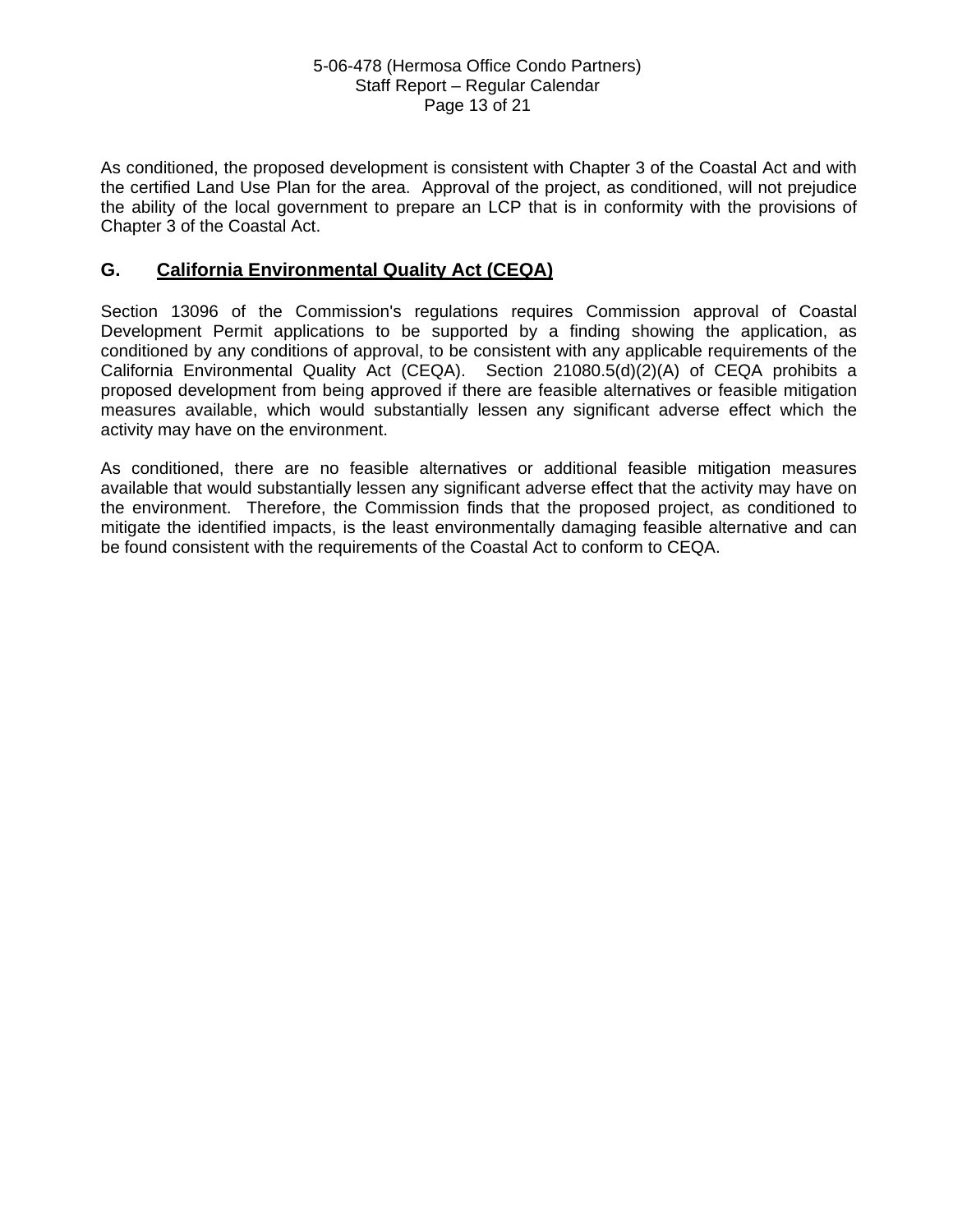#### 5-06-478 (Hermosa Office Condo Partners) Staff Report – Regular Calendar Page 14 of 21

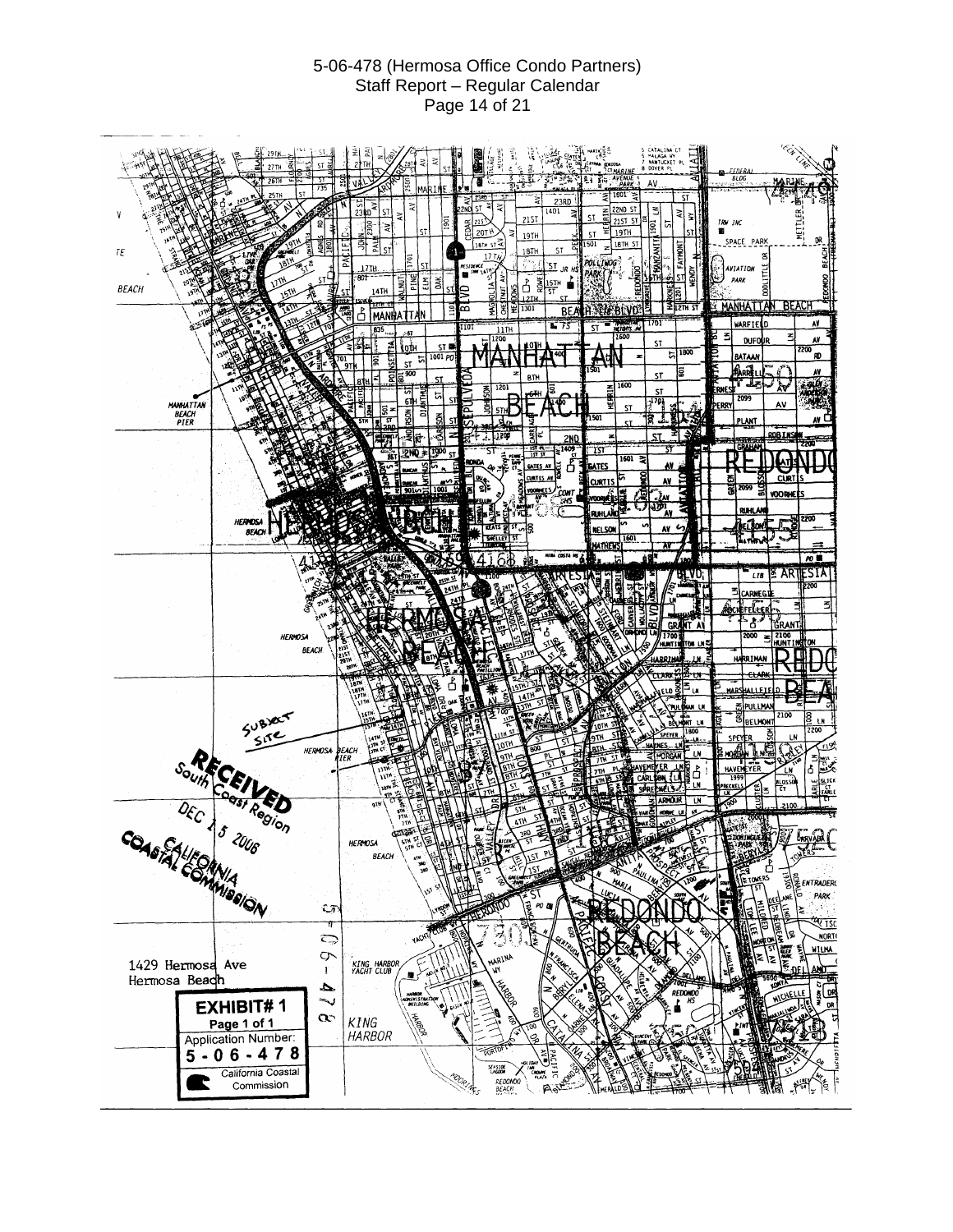#### 5-06-478 (Hermosa Office Condo Partners) Staff Report – Regular Calendar Page 15 of 21

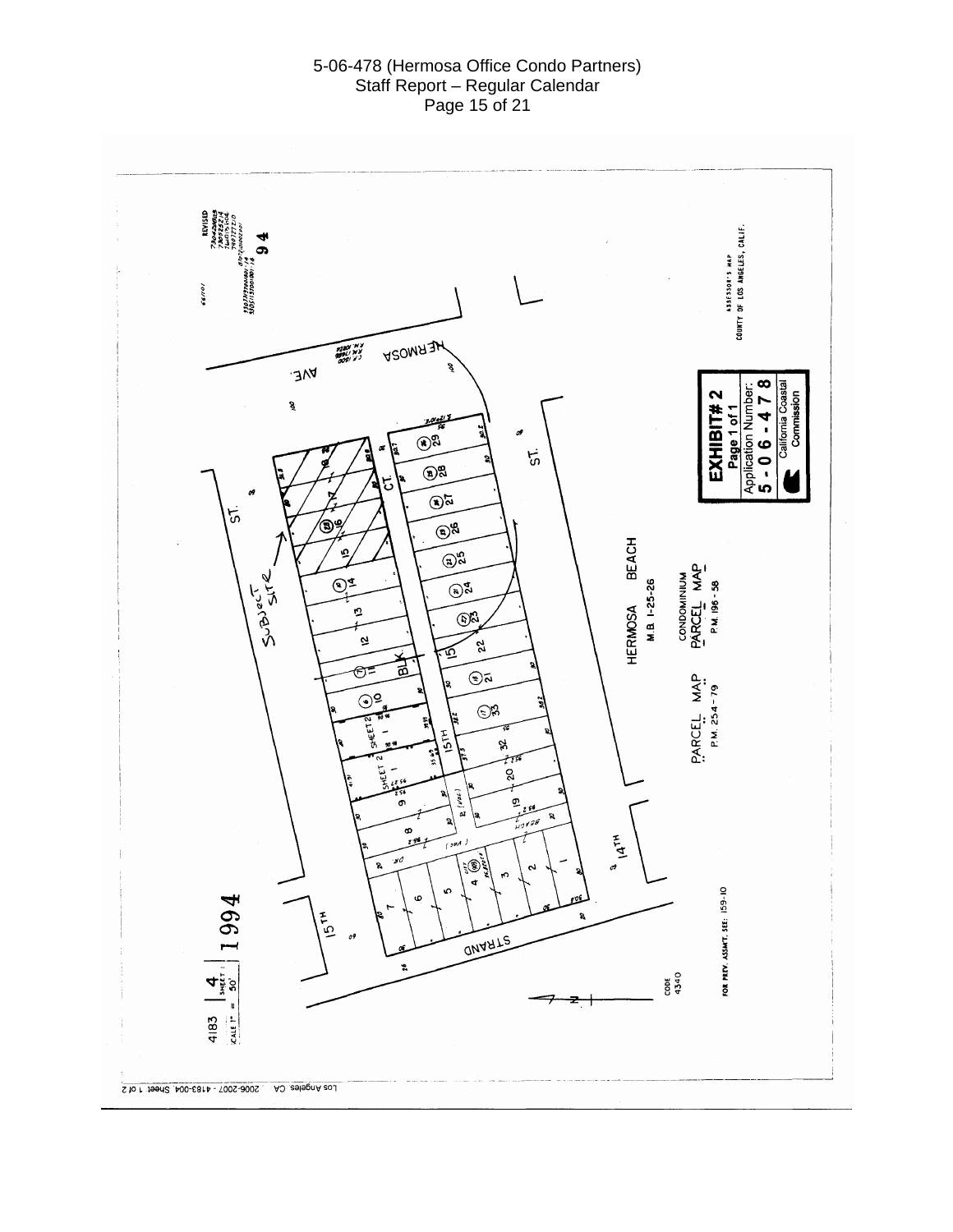#### 5-06-478 (Hermosa Office Condo Partners) Staff Report – Regular Calendar Page 16 of 21

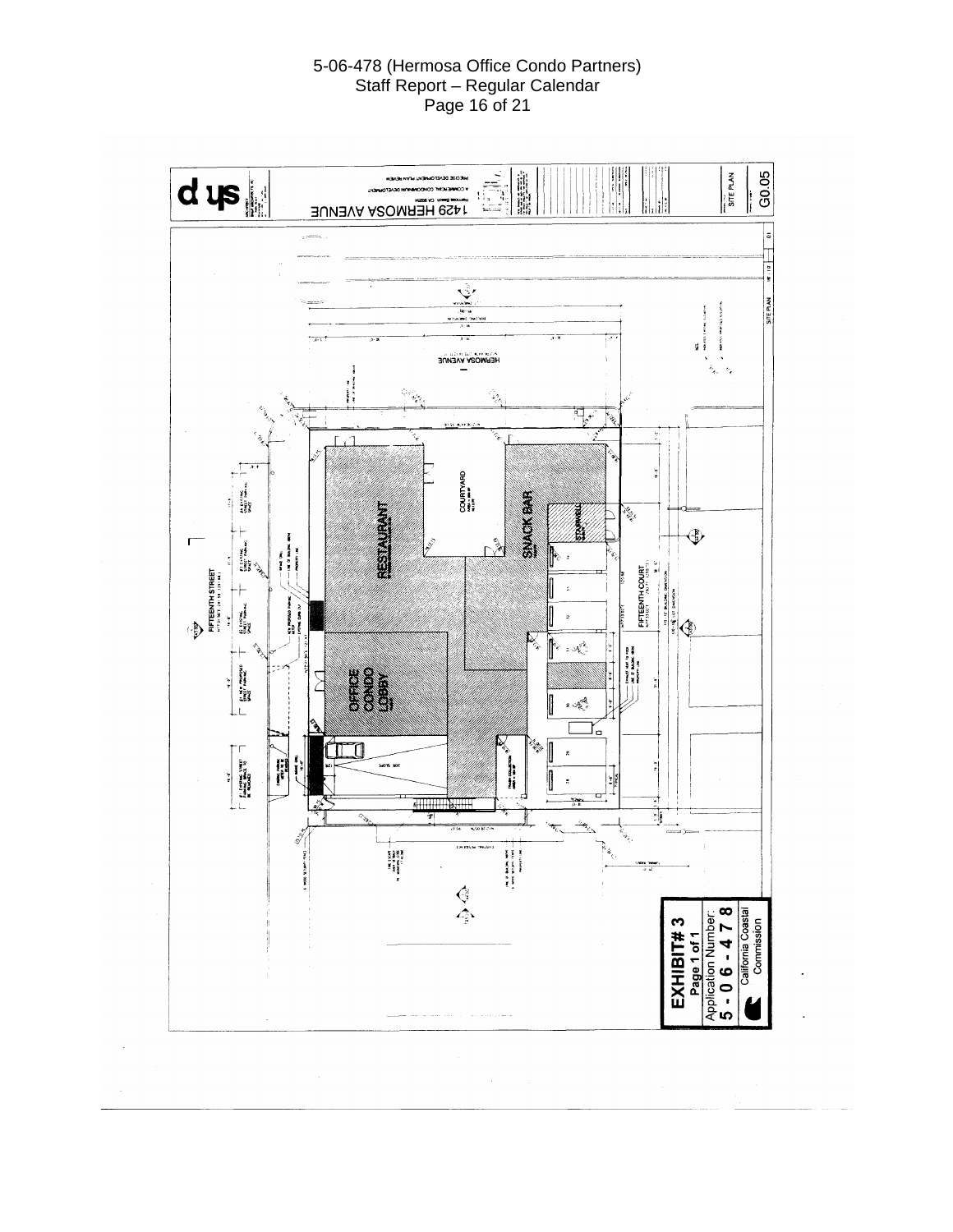#### 5-06-478 (Hermosa Office Condo Partners) Staff Report – Regular Calendar Page 17 of 21

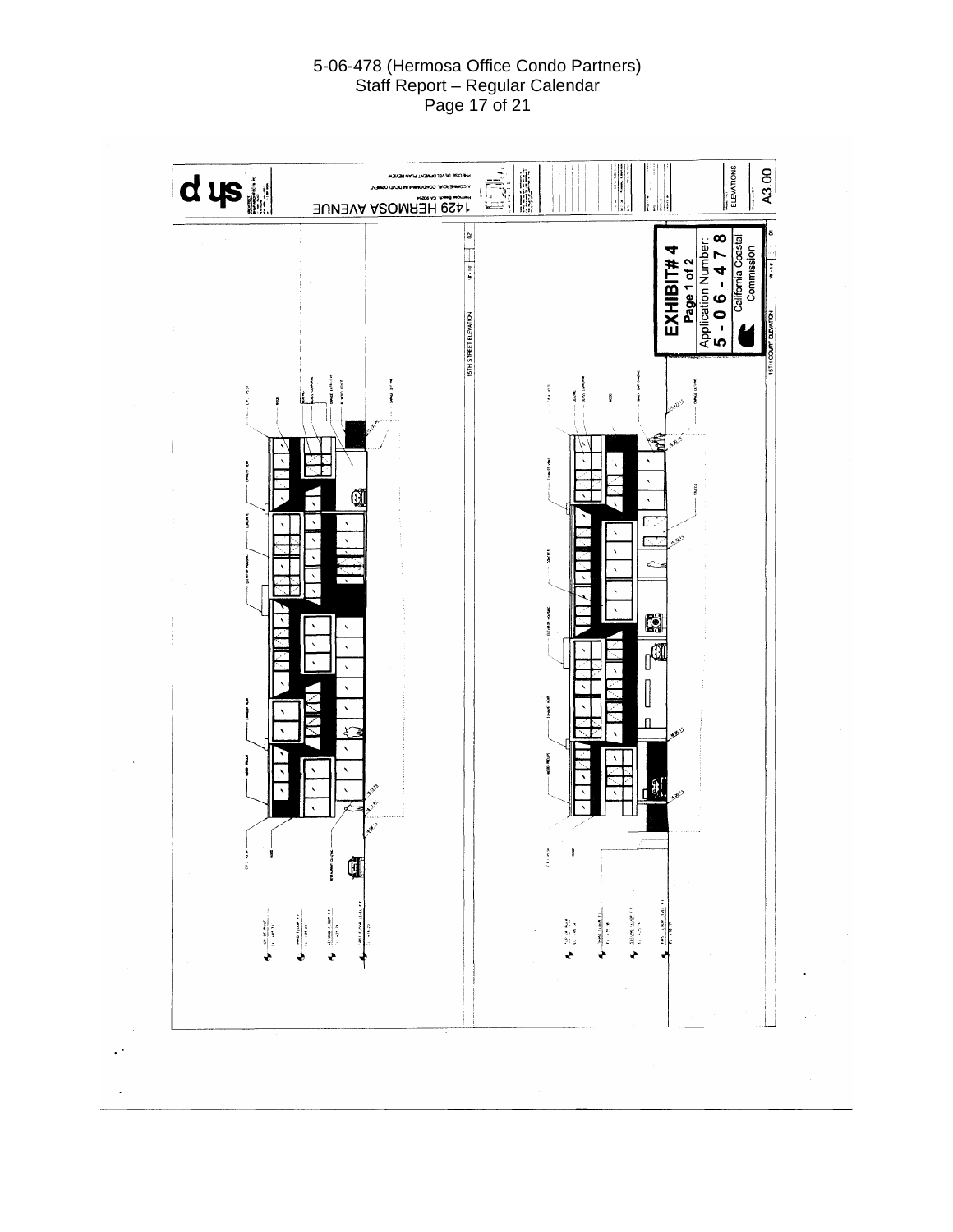#### 5-06-478 (Hermosa Office Condo Partners) Staff Report – Regular Calendar Page 18 of 21

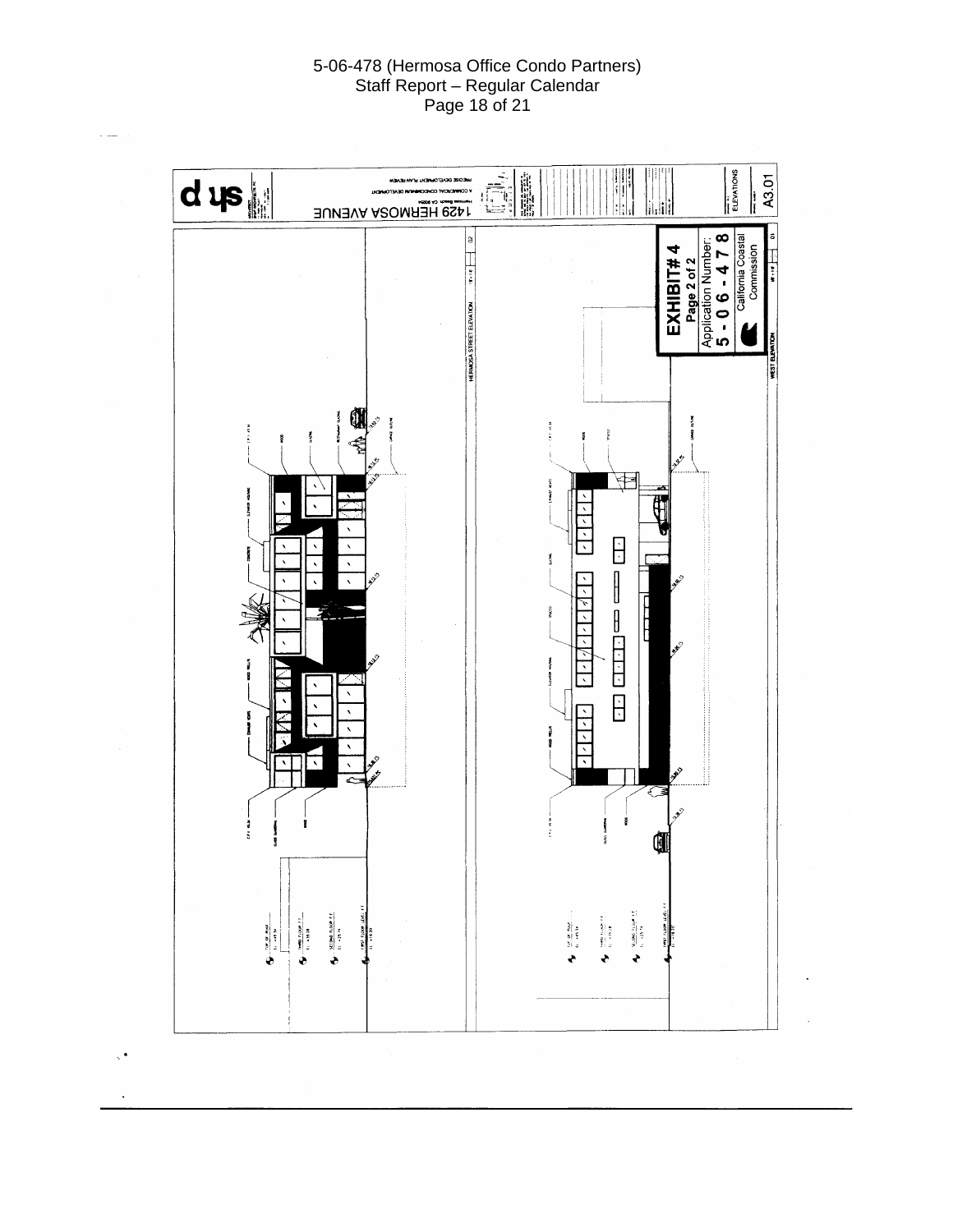#### 5-06-478 (Hermosa Office Condo Partners) Staff Report – Regular Calendar Page 19 of 21

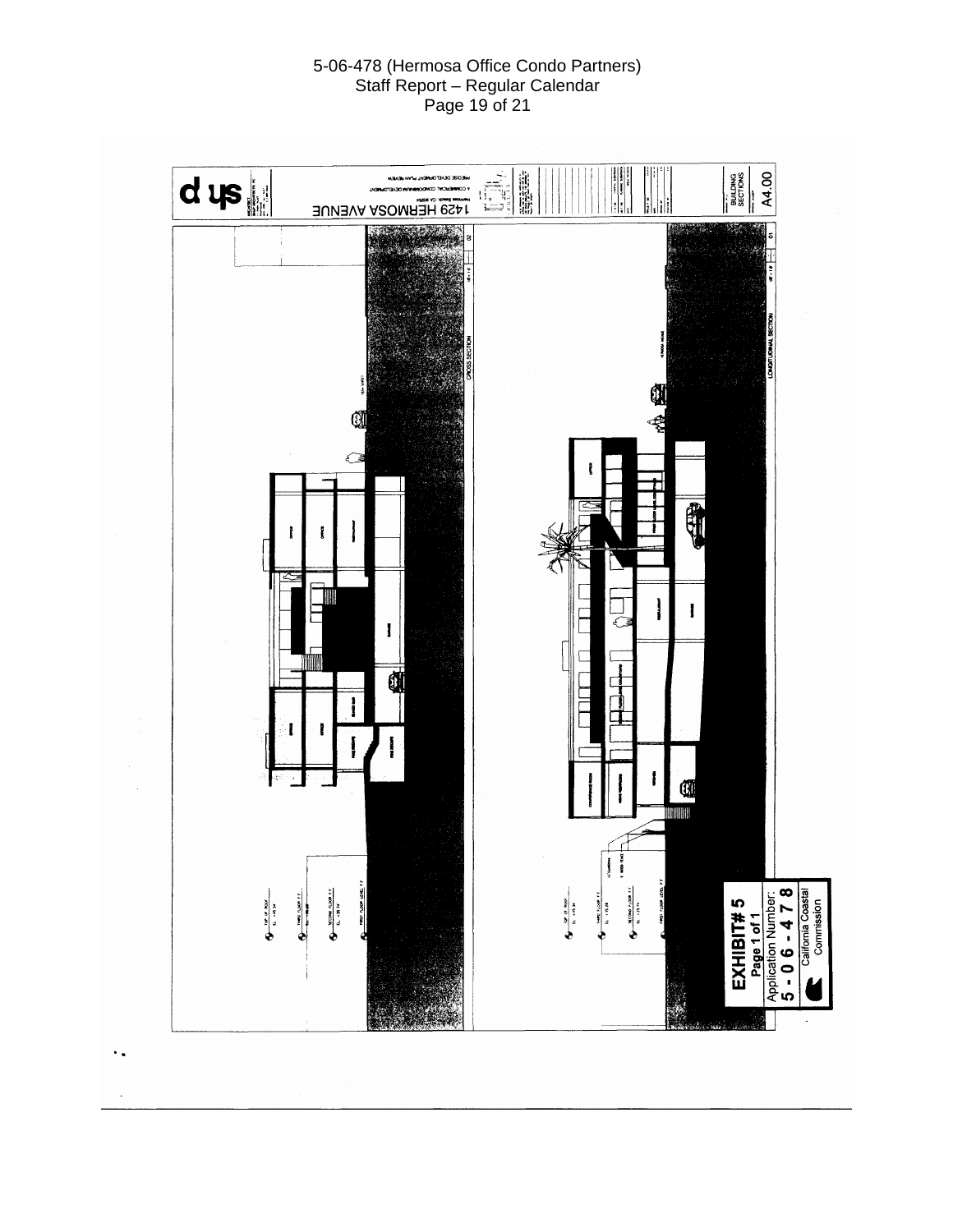#### 5-06-478 (Hermosa Office Condo Partners) Staff Report – Regular Calendar Page 20 of 21